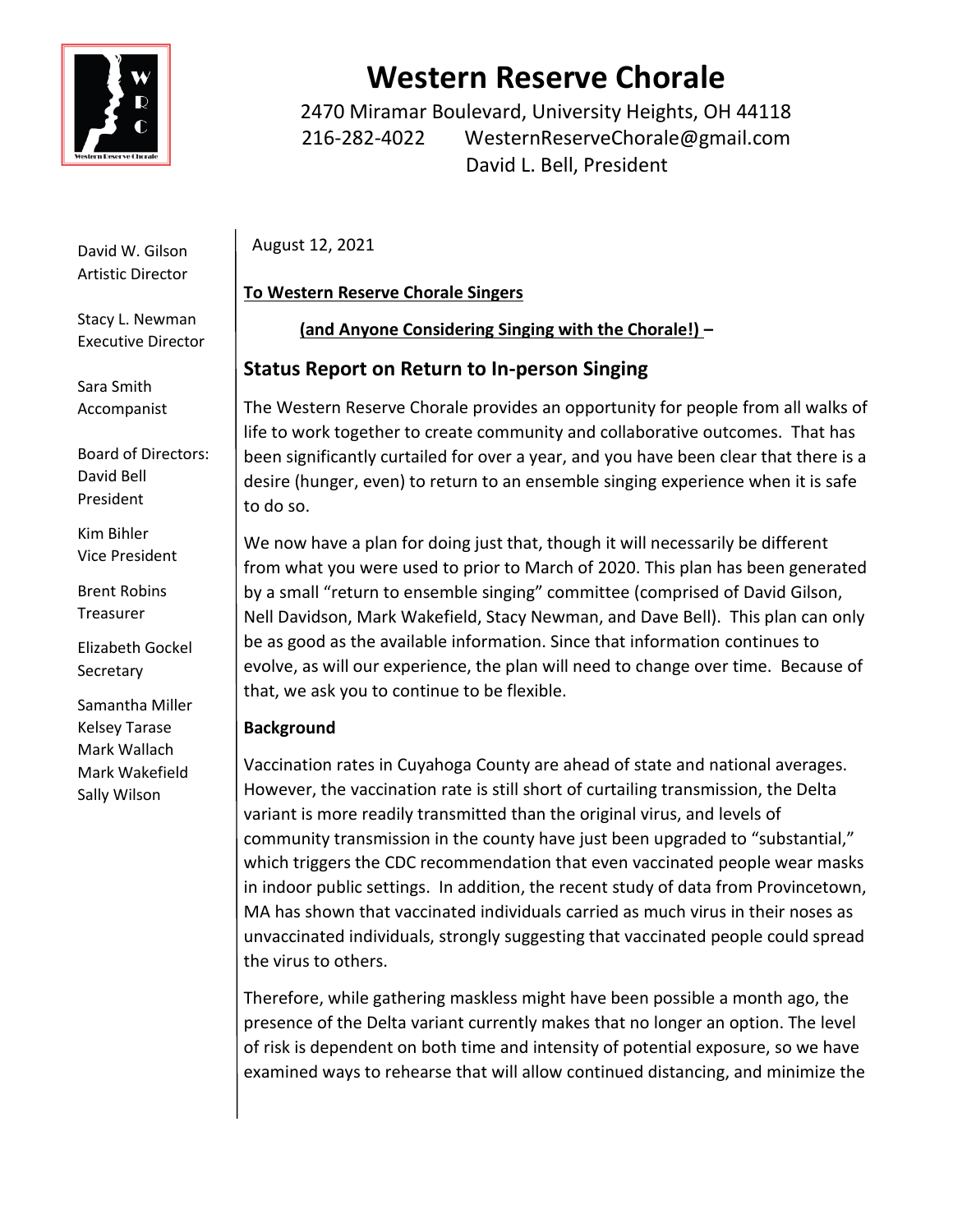time required for us to be in rehearsals, but still allow the ability to sing together in the same space, for all the benefits that we experience from singing together.

#### **Factors that affect our options:**

- Vaccination is critical to halting the spread of COVID-19.
- The Delta variant shows higher transmissibility.
- Even those who have been vaccinated can still be carriers of the virus.
- Limited air exchange rate in the Gesu building (older HVAC systems were typically designed for  $\sim$  0.3 air exchanges per hour, whereas rates to minimize virus transmission calls for 6 to 10 air exchanges/hour, preferably with HEPA filters).
- A significant proportion of WRC singers are in age groups at increased risk from COVID.
- We can split the chorale into 2 or more "choirs,", each with SATB (like the "choir 1/choir 2 division we have used before), rehearsing only one choir at a time, to provide rehearsal singing experience with other voices, yet still limit the number of people in the room.
- Length of rehearsals will be impacted by the need to continue to minimize exposures.
- We can broadcast rehearsals over Zoom so that those in the "choir" not rehearsing in person can participate remotely.

#### **Current Plan**

Our current plan is described below. Reminder: this is our current best guess – as we gain experience, and as conditions and available information changes, the plan may have to change. As always, "stay tuned"!

Rehearsals will resume on Tuesday, September 14, with the following protocol:

- Each singer will be assigned to one of 2 separate "choirs" for purposes of rehearsals. The two choirs will rehearse in person on alternate weeks. Each rehearsal will be on Zoom for singers in the other choir (or other singers at home) to watch.
	- o Rehearsal time will be shortened to minimize exposure precise timing to be determined.
	- o Those rehearsals will also be recorded, for viewing after the fact.
	- o Opportunities to interact online during zoom rehearsals will be very limited, to facilitate efficient use of time in rehearsal.
	- o Choir "assignments" will be established shortly. We are asking section leaders to contact singers about your plans for singing. If you commute to rehearsals with others, please let us know, so we can take that into account in making assignments. As soon as we have identified choir 1 and choir 2, we will let you know.
- Everyone at rehearsal must show a one-time proof of vaccination for COVID-19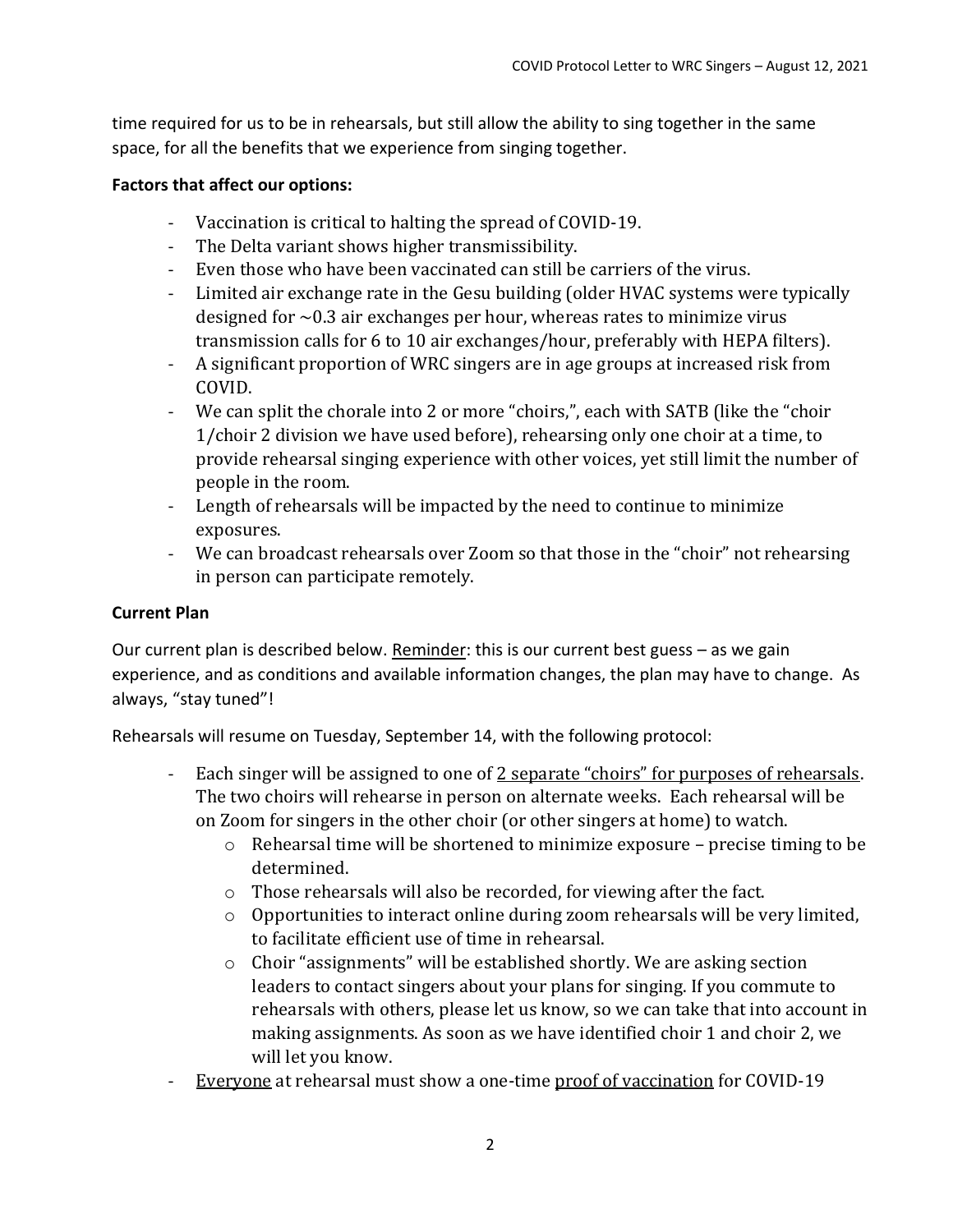- o Each singer will need to show a vaccination card indicating type of vaccine (e.g. – Pfizer, Moderna, etc.) and date(s) of vaccination. WRC will record your name and date(s) of vaccination. Unless booster shots are later advised by CDC, that card should not need to be shown again.
	- In order to minimize contact, please let Stacy know if you would be willing to submit electronically a photo of your vaccination card (obscuring any medical record number or other sensitive information), rather than showing it in person. We would delete any such photo promptly upon recording the date of vaccination.
- o In the event some singers are medically not able to be vaccinated, but remain interested in singing, we may be able to establish an alternate protocol for those people – any such protocol will require some dedication on the part of the singer. Let us know if you would need this accommodation.
- Anyone exhibiting any symptoms of upper respiratory infection needs to stay home.
- All singers will be required to wear masks. Information will be separately distributed regarding masks specifically designed for use while singing. (Costs are in the \$25-30 range. We may be able to obtain some discount for bulk purchases.)
	- $\circ$  We will be asking whether you want to obtain a mask through WRC, or on your own, so we know how many masks to order (and what sizes)
- Singers will be seated at physical distances from each other (exception for members of the same household or who commute together), forcing limitations on numbers.
- Rehearsals will be focused initially on re-establishing the practice of singing together, more than preparation for performances.
- There will be only 2 "concerts" this season -December and May.
- Presentation of performances has yet to be determined whether we perform with an audience or sing together and generate a video recording of that performance for later viewing online (e.g. – on YouTube). A video recording would allow us to sing together to create the video. It would also avoid having to ask an audience to gather for a concert, and at the same time avoid the multiple difficulties of creating a "virtual performance" like we did this past season where each singer records their voice part alone, and the ensemble is then created electronically.
- There are still some procedures we have not fully developed such as traffic plans for entering and exiting the building; the number of persons who can attend a rehearsal while maintaining social distancing and the process by which those persons will be selected. Those decisions are in process and will be forwarded as soon as they are available.

We have asked section leaders to reach out to the people in their section to gage reaction to this plan, and to gather information for choir assignments (whether Choir 1 or Choir 2). If you do not hear from them by August 20, please email Stacy indicating 1) whether you are interested in singing this fall; 2) what part you sing (Alto 1, Alto 2, etc.); and 3) whether you regularly commute to rehearsal or reside with other singers, as that will affect both choir assignments and distancing